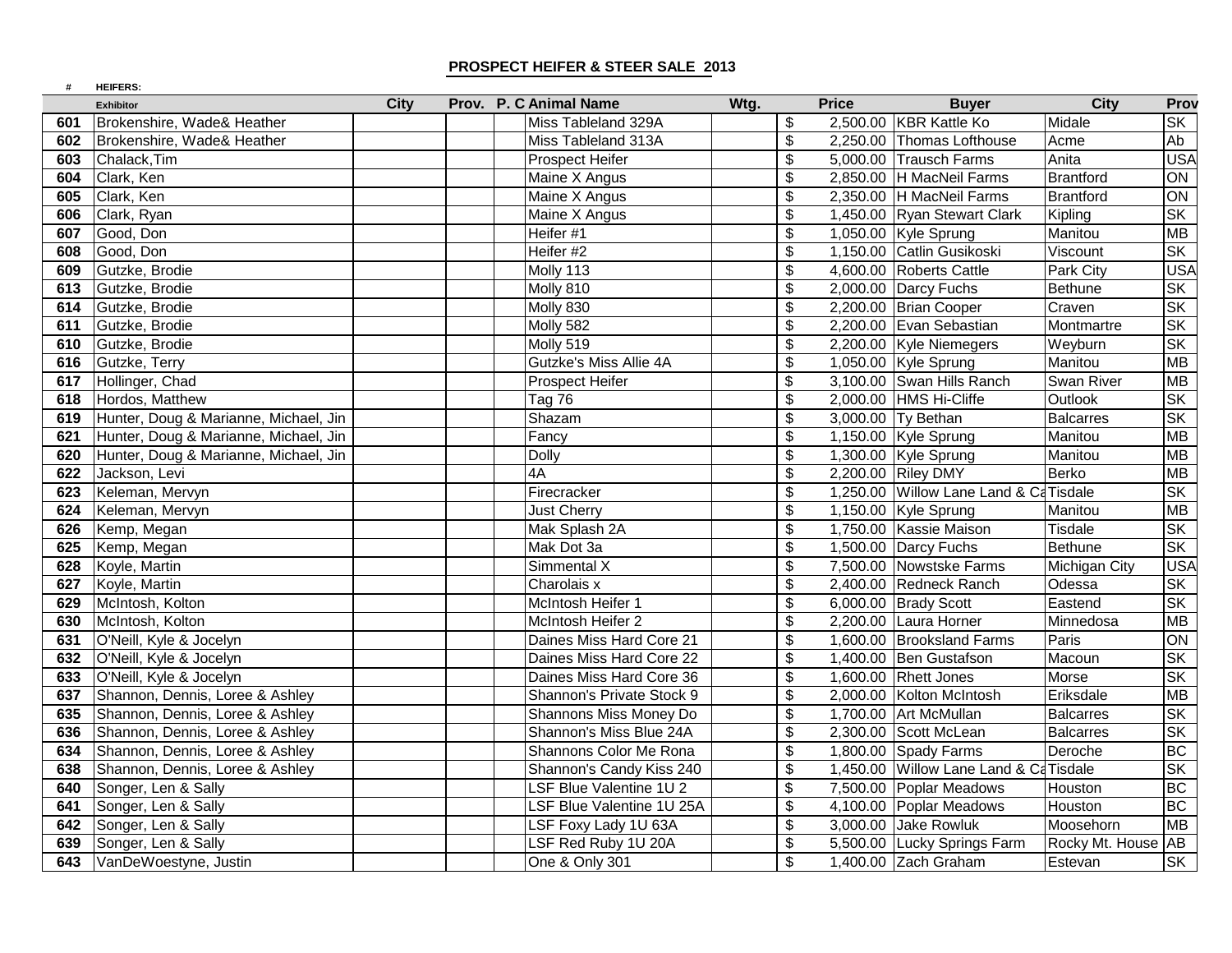| 644 | VanDeWoestyne, Justin |          |  | <b>Pretty Snazzy 303</b> |            | 1,600.00 Willow Lane Land & CaTisdale | <b>SK</b> |
|-----|-----------------------|----------|--|--------------------------|------------|---------------------------------------|-----------|
|     |                       |          |  |                          |            |                                       |           |
| 42  | <b>42 Heifers</b>     |          |  |                          | 106.300.00 |                                       |           |
|     | Average               | 2,530.95 |  |                          |            |                                       |           |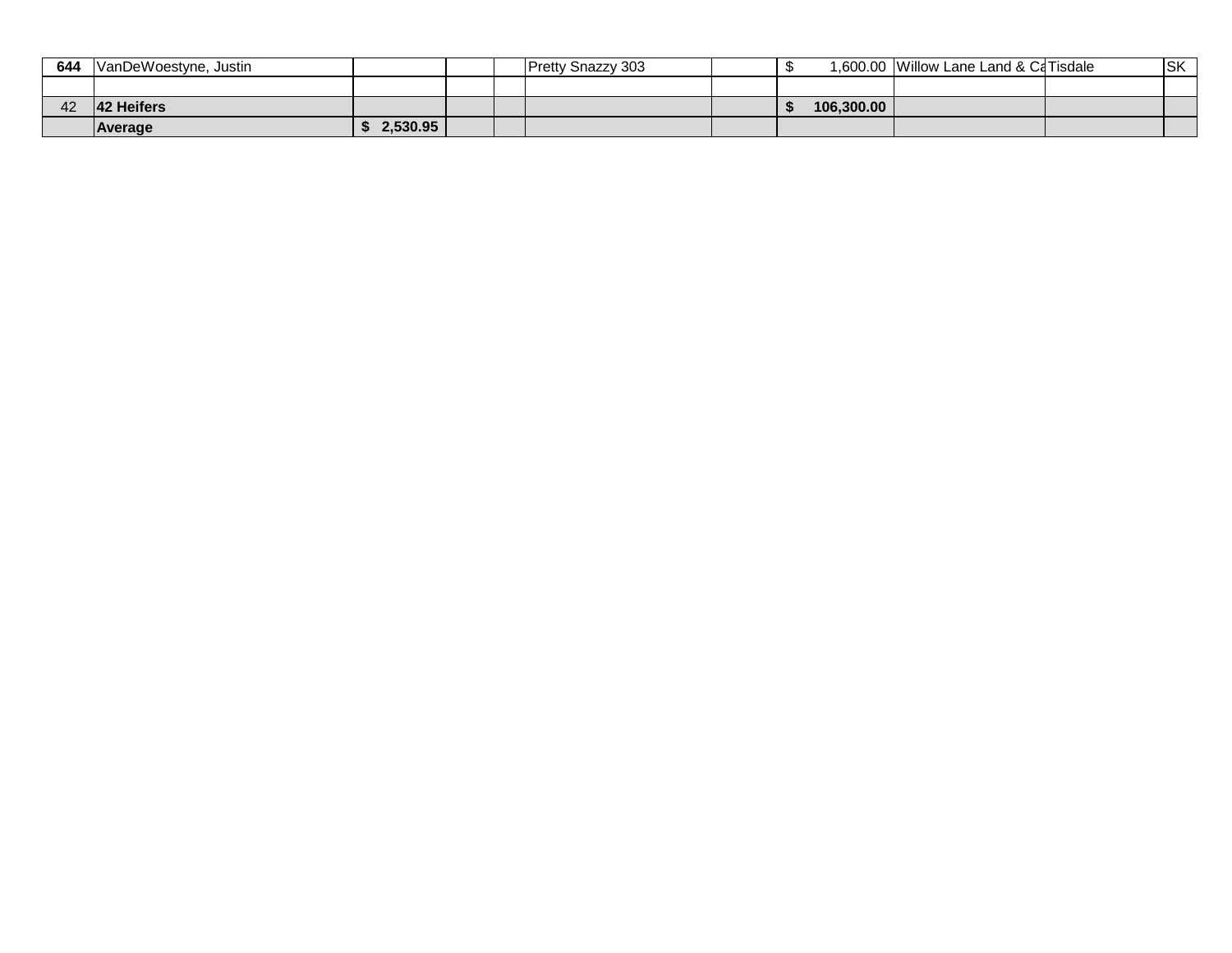|     | <b>STEERS</b>                 |      |       |                      |      |                          |                                         |                     |                          |
|-----|-------------------------------|------|-------|----------------------|------|--------------------------|-----------------------------------------|---------------------|--------------------------|
|     | <b>Exhibitor</b>              | City | Prov. | P. C Animal Name     | Wtg. | <b>Price</b>             | <b>Buyer</b>                            | <b>City</b>         | Prov                     |
| 650 | Brokenshire, Wade and Heather |      |       | Tableland Steer 335A |      | \$                       | 1,350.00 Kyle Sprung                    | Manitou             | <b>MB</b>                |
| 651 | Brokenshire, Wade and Heather |      |       | Tableland Steer 319A |      | \$                       | 1,600.00 Jennifer Harcourt              | Quill Lake          | SK                       |
| 652 | Chalack, Riley                |      |       | Steer #1             |      | \$                       | 3,900.00 Greg Bamford                   | Munroe              | BC                       |
| 653 | Clark, Ken                    |      |       | Maine x Angus        |      | \$                       | 2,950.00 Marty Armstrong                | Eastend             | $\overline{\mathsf{SK}}$ |
| 656 | Clark, Ryan                   |      |       | Shorthorn x Maine    |      | \$                       | 2,100.00 Marty Armstrong                | Eastend             | SK                       |
| 655 | Clark, Ryan                   |      |       | Maine x Angus        |      | \$                       | 2,000.00 K-Cow Ranch                    | Elk Point           | AB                       |
| 657 | Gilchrist, Ryan               |      |       | 33A                  |      | $\overline{\mathbf{3}}$  | 1,600.00 Allison Mack                   | Estevan             | $\overline{\text{SK}}$   |
| 658 | Gilchrist, Ryan               |      |       | 36A                  |      | \$                       | 1,400.00 Kyle Niemegeers                | Weyburn             | $\overline{\mathsf{SK}}$ |
| 659 | Gilchrist, Ryan               |      |       | 2A                   |      | \$                       | 2,950.00 Shaun Bryce                    | Arcola              | $\overline{\text{SK}}$   |
| 661 | Good, Don                     |      |       | Steer #2             |      | \$                       | 1,050.00 Kyle Sprung                    | Manitou             | MB                       |
| 660 | Good, Don                     |      |       | Steer #1             |      | $\overline{\mathcal{G}}$ | 1,050.00 Marty Armstrong                | Eastend             | SK                       |
| 664 | Gustafson, Benji              |      |       | 821                  |      | \$                       | 6,100.00 Kalen Dunn                     | Hartney             | <b>MB</b>                |
| 662 | Gustafson, Benji              |      |       | 133                  |      | $\overline{\mathcal{S}}$ | 5,000.00 Kyle Answorth                  | Oungre              | SK                       |
| 663 | Gustafson, Benji              |      |       | $\overline{771}$     |      | \$                       | 2,350.00 Kristen Dunn                   | Hartney             | MB                       |
| 665 | Gutzke, Brodie                |      |       | Angus x Shorthorn    |      | \$                       | 1,700.00 Maddy Lazurko                  | Weyburn             | SK                       |
| 668 | Gutzke, Ryley                 |      |       | <b>Walks Alone</b>   |      | $\overline{\mathcal{S}}$ | 3,500.00 Roberts Cattle Ranch           | <b>Park City</b>    | <b>USA</b>               |
| 667 | Gutzke, Ryley                 |      |       | <b>Bodacious</b>     |      | \$                       | 1,500.00 Greg Bamford                   | Abbotsford          | <b>BC</b>                |
| 671 | Hordos, Matthew               |      |       | Tag 83               |      | \$                       | 2,050.00 Chris & Colby Carr             | Lloydminster        | <b>AB</b>                |
| 670 | Hordos, Matthew               |      |       | Tag 19               |      | \$                       | 2,100.00 Cassidy Serhienko              | Maymont             | SK                       |
| 669 | Hordos, Matthew               |      |       | <b>Tag 102</b>       |      | \$                       | 1,700.00 Brianne Schmitt                | <b>Carrot River</b> | $\overline{\text{SK}}$   |
| 674 | Jackson, Levi                 |      |       | Steer #30            |      | $\overline{\mathcal{S}}$ | 1,600.00 Justin Harcourt                | <b>Quill Lake</b>   | SK                       |
| 675 | Jackson, Levi                 |      |       | Steer #12            |      | \$                       | 2,100.00 Evan Sebastian                 | Montmarte           | <b>SK</b>                |
| 677 | Keleman, Mervyn               |      |       | Taz                  |      | $\overline{\mathcal{S}}$ | 2,200.00 K-Cow Ranch                    | <b>Elk Point</b>    | $\overline{AB}$          |
| 676 | Keleman, Mervyn               |      |       | <b>Stout</b>         |      | \$                       | 800.00 Kyle Sprung                      | Manitou             | MB                       |
| 681 | Koyle, Martin                 |      |       | Simmental X          |      | \$                       | 1,800.00 Cameron Schmaltz Liv Beiseker  |                     | AB                       |
| 680 | Koyle, Martin                 |      |       | Maine X              |      | \$                       | 3,700.00 Kasidee Dunn                   | Hartney             | <b>MB</b>                |
| 678 | Koyle, Martin                 |      |       | Angus X              |      | $\overline{\mathbb{S}}$  | 2,000.00 Rachel Mack                    | Estevan             | <b>SK</b>                |
| 679 | Koyle, Martin                 |      |       | Charolais X          |      | \$                       | 1,700.00 Shiela Erichuk                 | Kinestsford         | <b>BC</b>                |
| 682 | Koyle, Martin                 |      |       | Simmental X          |      | \$                       | 2,050.00 Academy Hill Livestock Grafton |                     | $\overline{ON}$          |
| 684 | McIntosh, Kolton              |      |       | McIntosh Steer 2     |      | \$                       | 2,000.00 Marty Armstrong                | Eastend             | SK                       |
| 683 | McIntosh, Kolton              |      |       | McIntosh Steer 1     |      | \$                       | 2,800.00 Nigel & Mason Mack             | Estevan             | SK                       |
| 688 | O'Neill, Kyle & Jocelyn       |      |       | Steer 4              |      | \$                       | 1,500.00 Hillary Sauder                 | Hodgeville          | SK                       |
| 687 | O'Neill, Kyle & Jocelyn       |      |       | Steer 3              |      | $\overline{\mathcal{S}}$ | 1,600.00 Connor Watson                  | Hodgeville          | $\overline{\mathsf{SK}}$ |
| 685 | O'Neill, Kyle & Jocelyn       |      |       | Steer #1             |      | \$                       | 1,600.00 Syndney Dalrymple              | Redvers             | <b>SK</b>                |
| 686 | O'Neill, Kyle & Jocelyn       |      |       | Steer <sub>2</sub>   |      | \$                       | 1,600.00 Kodie Doetzel                  | Lipton              | $\overline{\mathsf{SK}}$ |
| 691 | Rasmuson, Tyson               |      |       | Maine X              |      | \$                       | 3,300.00 Deere Acres Inc                | Manokota            | SK                       |
| 692 | Rasmuson, Tyson               |      |       | Maine X              |      | \$                       | 3,300.00 Deere Acres Inc                | Manokota            | <b>SK</b>                |
| 693 | Rasmuson, Tyson               |      |       | Maine X              |      | \$                       | 3,100.00 Teaghan Dalrymple              | Redvers             | <b>SK</b>                |
| 690 | Rasmuson, Tyson               |      |       | Maine X              |      | \$                       | 1,600.00 Colter Sprung                  | Manitou             | <b>MB</b>                |
| 689 | Rasmuson, Tyson               |      |       | Maine X              |      | \$                       | 2,600.00 Ty Draves                      | Streamstown         | AB                       |
| 695 | Songer, Len & Sally           |      |       | Maine X              |      | $\overline{\mathcal{S}}$ | 2,500.00 Breed Creek Ranch              | Manokota            | SK                       |
| 698 | VanDeWoestyne, Justin         |      |       | <b>Bob 308</b>       |      | \$                       | 1,950.00 Grace Kuhl                     | Tara                |                          |